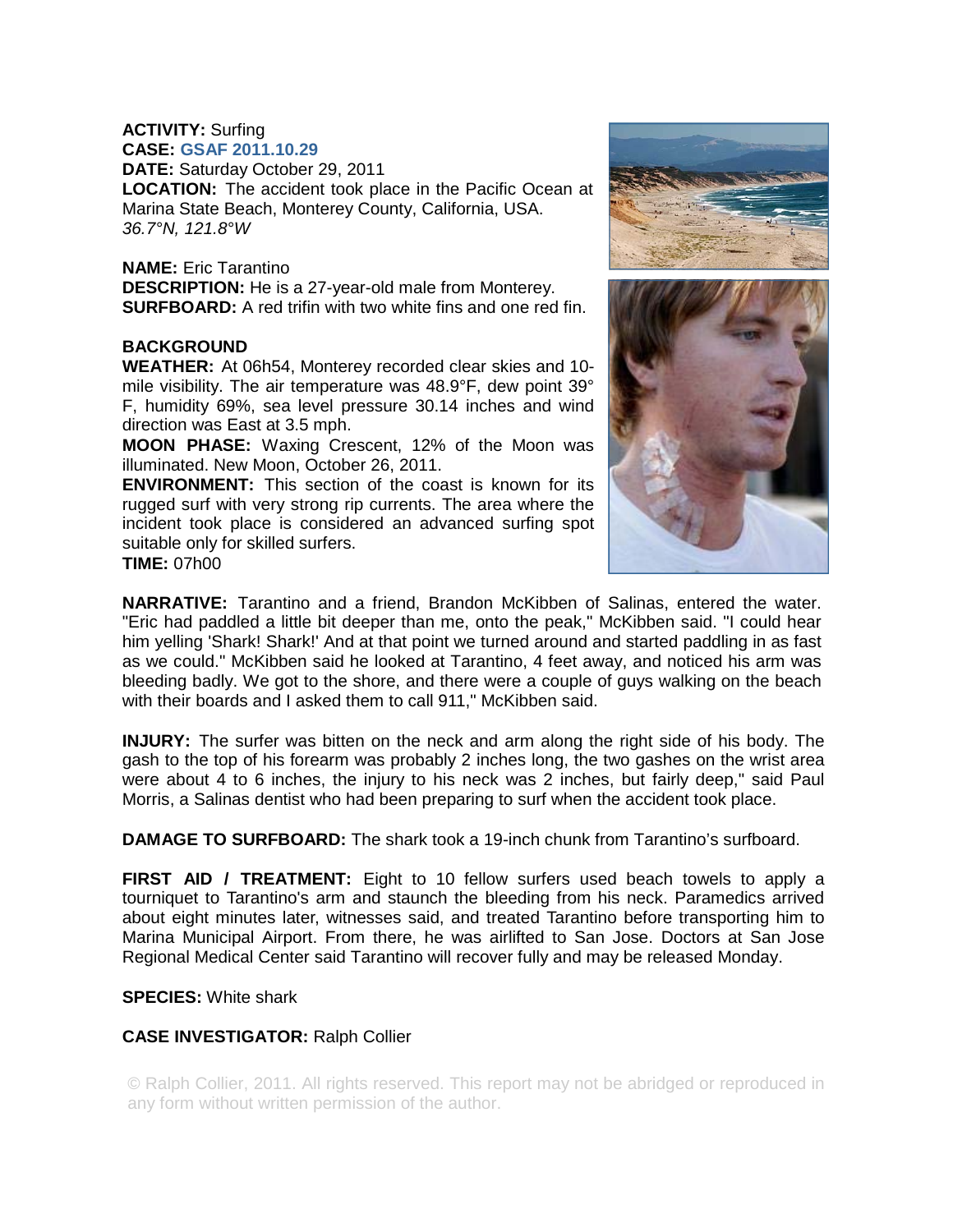

*Eric Tarantino and his surfboard*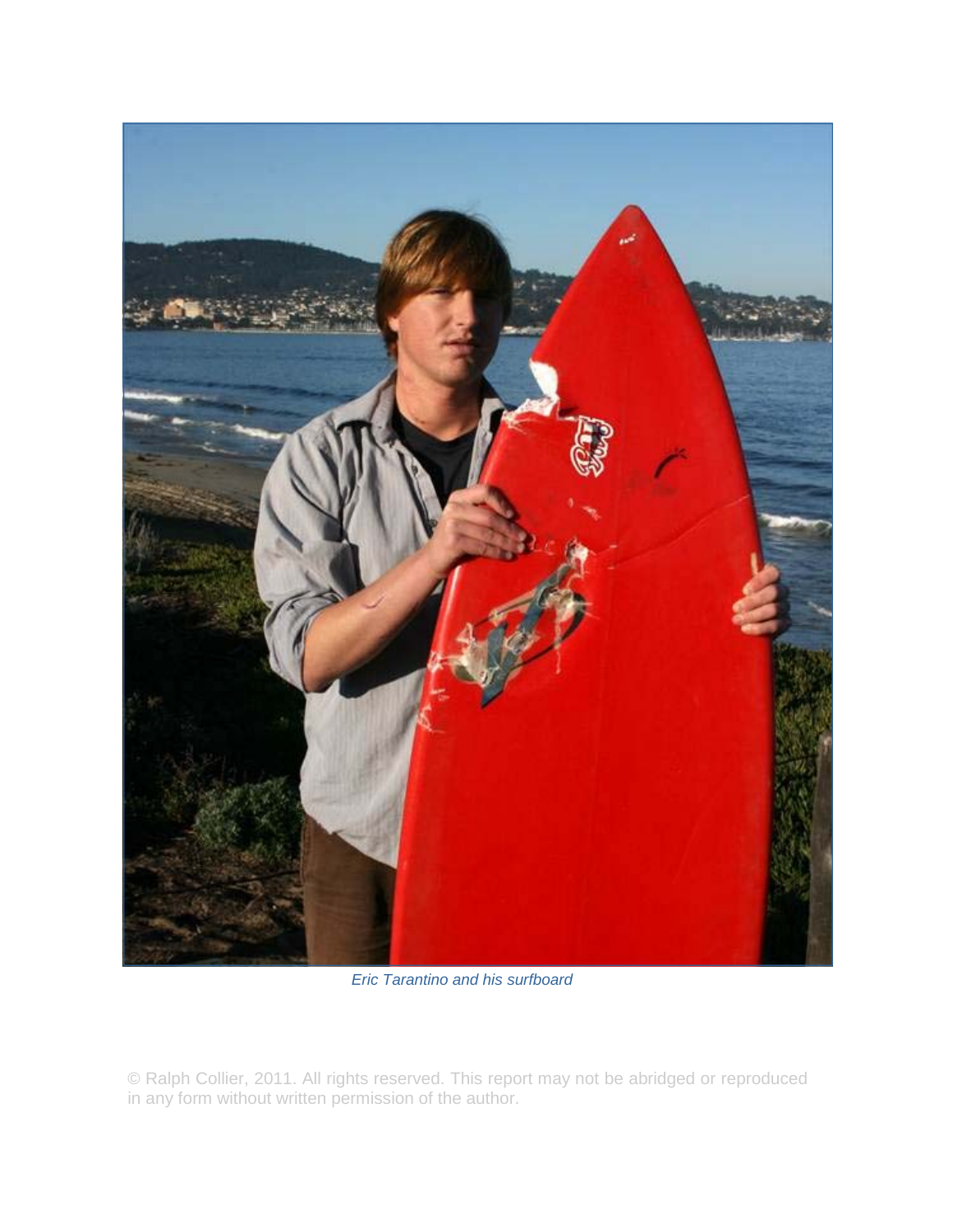

*A California state lifeguard with Tarantino's surfboard.*

David Royal / AP David Royal / AP